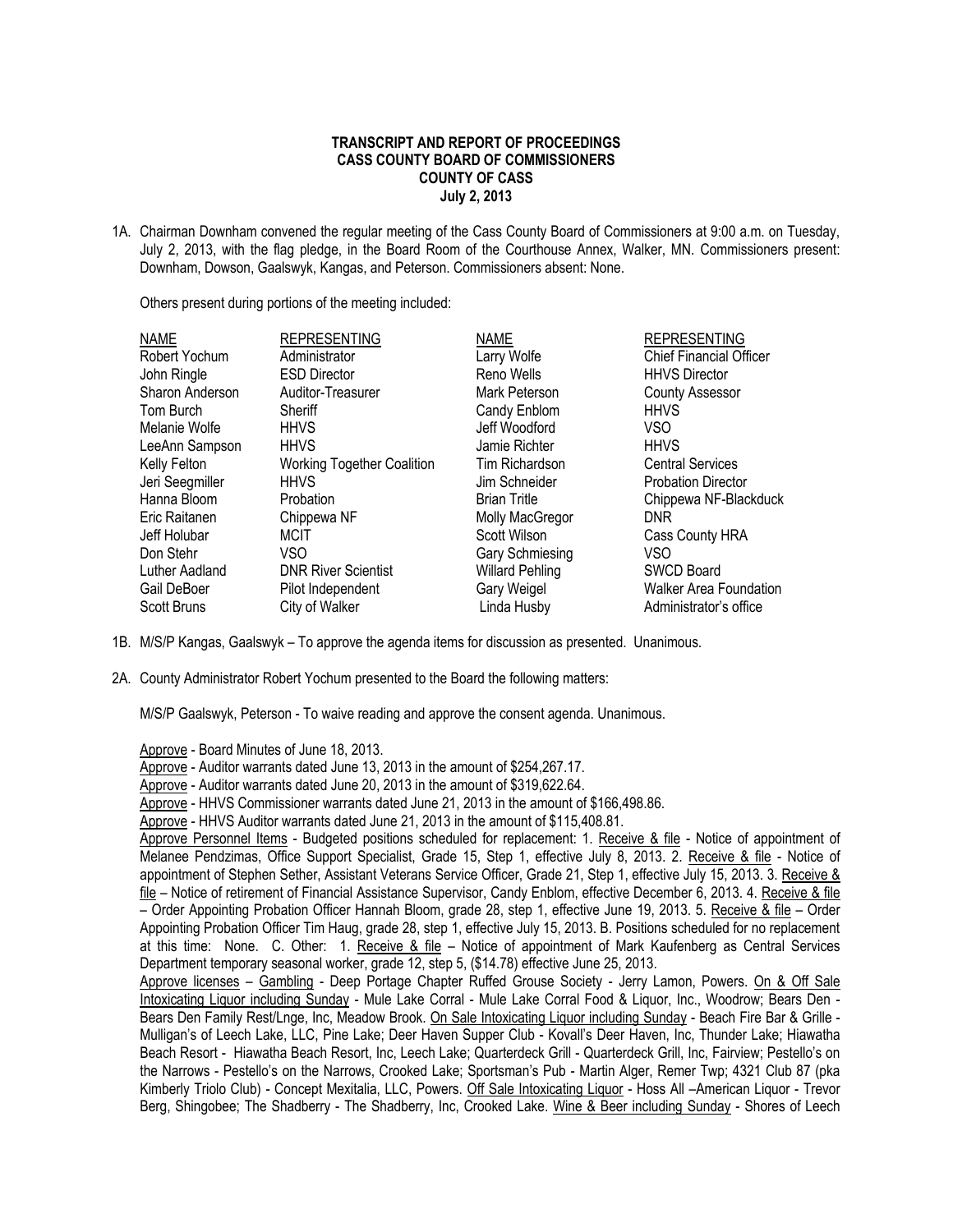Lake RV, Yacht Club & Cottages - Mitchell or Mara Loomis, Shingobee. Temporary Off Site On Sale Intoxicating Liquor - Growlers Gathering - Gary Dauer, Meadow Brook. Tobacco - Andersons Grand Vu Lodge - Jeffery Anderson, Turtle Lake.

M/S/P Gaalswyk, Peterson – To award a contract to Freeman Well Drilling for sealing/abandonment of existing sand point well on tax forfeit Parcel #34-024-2109 (Sec. 24, Twp. 139 (Powers) Rge. 30, upon receipt of proper insurance requirements. Unanimous.

| <b>Bidder</b>             | <b>Bid Amount</b> |
|---------------------------|-------------------|
| Freeman Well Drilling     | \$265             |
| Elsner Well Drilling Inc. | \$285             |
| <b>Blue Water Wells</b>   | \$350             |

Authorize – Payment of budgeted support for FY2013  $2<sup>nd</sup>$  half to: Cass County Historical Society in the amount of \$2,500.00, and Cass County Agricultural Association (Pine River) in the amount of \$2,500.00, and the Cass County Ag Society (Pillager) in the amount of \$2,500.00, and Cass County HRA in the amount of \$3,300.00 (January - June 2013). Approve - Renewal of agreement with Election Systems & Software, LLC for 86 machines.

Approve - Agreement for election services proposed for ISD#118 Northland Community Schools, not to exceed \$3,500.00. Receive & file - HHVS Cash Account Balance Comparison and Child Service Costs through May 2013.

Approve - Agreement between the Morrison Todd Wadena Community Health Board and the Cass County Community Health Board for participation in the Nurse Family Partnership (NFP) Program.

Approve - Cass County HHVS debt write off list from May 1, 2012 to Apr. 30, 2013 in the amount of \$21,517.07.

M/S/P Gaalswyk, Peterson – To award mowing contracts to Northfork Boulders and Excavating for Cut Lake/Hiram in the amount of \$1,475.00 and Snowflea/Mayo Creek in the amount of \$775.00, and Shrupp Excavating for Vermilion/Thunder Hollow/Washburn/Old Grade in the amount of \$3,000.00 and Gull Lake Archery Range in the amount of \$500.00, all contracts will be upon receipt of proper insurance requirements. Unanimous. Vermillion/Thunder

| Old Grade<br>Archery Range |
|----------------------------|
| \$3,250<br>No Bid          |
| \$3,900<br>No Bid          |
| No Bid<br>No Bid           |
| \$3,000<br>\$500           |
|                            |

Approve - Claim on performance bond for forest inventory contractor Chandler Johnson in the loss amount of \$1,668.29.

M/S/P Gaalswyk, Peterson – To award contracts for forest road repair on Bull Moose Trail (Bull Moose Township) in Sections 29 & 32 to Schrupp Excavating not to exceed \$250.00 plus sales tax and authorize the Cass County Land Department to pay the bill from the trail maintenance account. Unanimous.

| <b>Bidder</b>          | <b>Bid Amount</b> |
|------------------------|-------------------|
| Schrupp Excavating LLC | \$250.00          |
| Greg Anderson          | \$280.00          |
| Sawyer Timber          | \$300.00          |

Refer - Cass County EDC service agreement to the Cass County Citizen Budget Committee. Approve - 5th & 6th final pay request for Gorham Oien Mechanical, Inc. (chiller replacement) in the amount of \$16,445.00. Approve - Joint Powers Agreement with the MN DOC – Sentence to Serve Grant in the amount of \$29,256.73 from July 1, 2013- June 30, 2015(CFMS contract #63343).

Approve - Resolution No. 27–13 requesting an easement from MNDNR to facilitate the CSAH 4 construction project.

Commissioner Gaalswyk offered Resolution No. 27 -13 and moved its adoption; Commissioner Peterson seconded:

WHEREAS: The Cass County Board approved, as part of the County's five-year capital plan, moving forward with the reconstruction of County State Aid Highway 4 in 2014 from County Road 130 to approximately 3.1 miles northwest; and WHEREAS: In order to complete this project the construction will impact state lands located in Government Lots 6 and 7, Section 28, Township 142N, Range 26W; and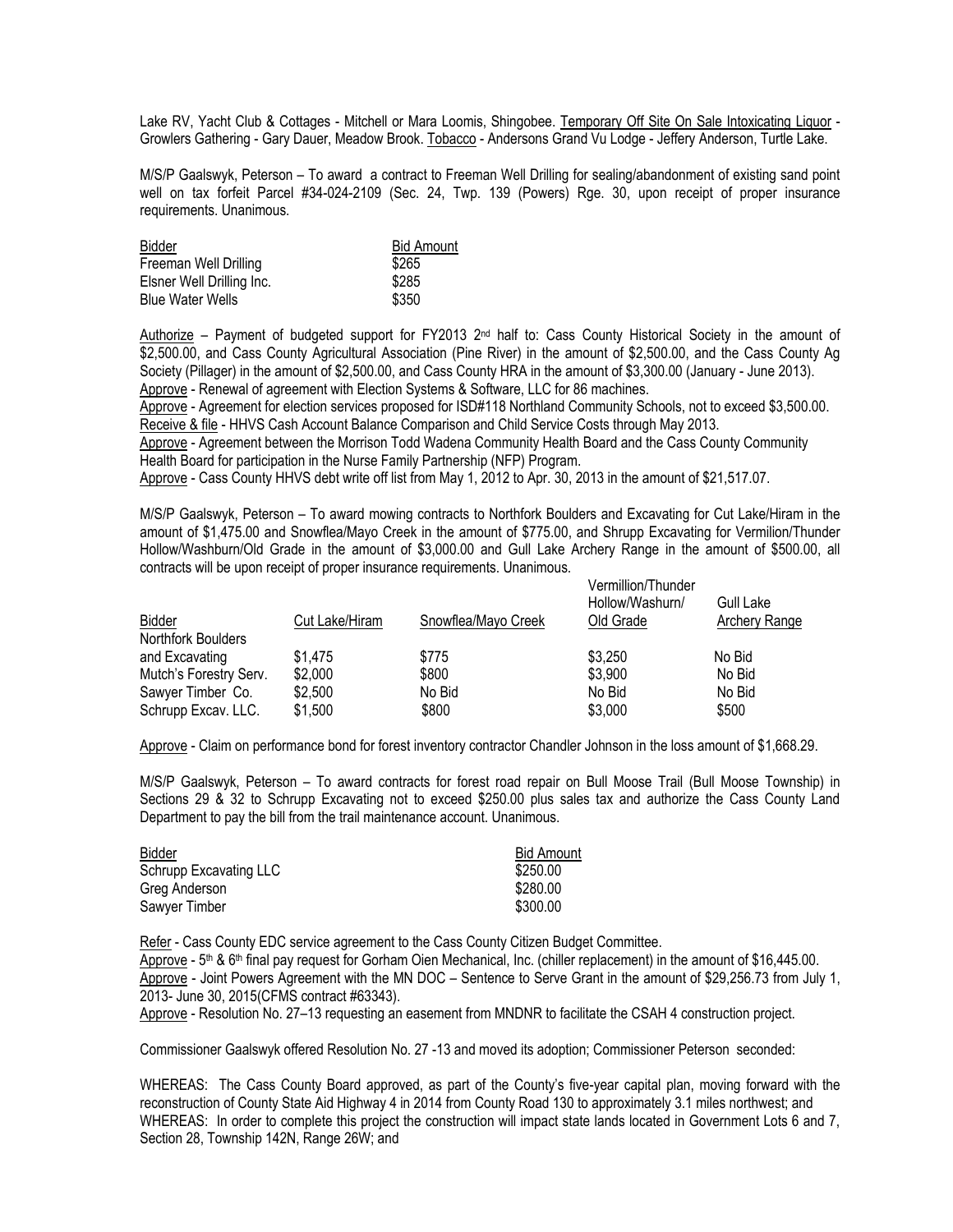WHEREAS: The County will need to apply for an easement from the DNR Division of Lands and Minerals in order to construct the project;

NOW THEREFORE, be it resolved that the Cass County Board of Commissioners agrees to approve the application for an easement from the Department of Natural Resources, Division of Lands and Minerals.

Resolution No. 27-13 was adopted by majority vote: Ayes: Downham, Dowson, Gaalswyk, Kangas, Peterson. Nays: None.

Approval - To utilize money that was set aside for ARMER completion for Pillager Tower structural study in the amount of \$1,900.00.

Approve - Motorola Solutions Service Agreement for the 800 MHz system in the amount of \$4,049.66/mo. from June 1, 2013 through May 31, 2014.

3A. County Administrator Yochum acknowledged the continuation of the June 18, 2013 public hearing regarding amendments to the Capital Improvement Plan. Auditor-Treasurer Sharon Anderson provided a summary of the 2014-2018 Capital Improvement Plan changes. Administrator Yochum reported that subsequent Board action will occur on an individual project basis. No one requested to be heard on this subject and no written comments were received.

M/S/P Kangas, Peterson – To approve the 2014-2018 updates to the Capital Improvement Plan as presented, and post the amended plan on the Cass County Website. Unanimous.

- 4A. Jeff Holubar from the Minnesota Counties Intergovernmental Trust (MCIT) reviewed the annual 2013 MCIT members report. Mr. Holubar informed the Board of the services that MCIT provides to Cass County including regional risk management workshops, defensive driving training (on-Line and on-Site), an Employee Assistance Program (EAP), Police Accredited Training On-Line (PATROL), boiler Inspections, MN Safety Council membership, website (**[www.mcit.org](http://www.mcit.org/)**) resource materials and on-site risk management consulting. The Board thanked Mr. Holubar for the update. No action necessary.
- 5A. Eric Raitanen Chippewa National Forest Fisheries Biologist introduced Brian Tritle of the Chippewa NF-Blackduck Ranger District. Mr. Tritle explained that the Knutson Dam at Cass Lake is second in a series of eight dams on the Mississippi headwaters lakes and that it needs significant and costly repairs (last reconstruction was 1964). The existing dam has a limited ability to meet the lake level targets established in the 2012 ROPE plan and the current facility is also a barrier to native aquatic organism passage. Mr. Tritle introduced Luther Aadland, DNR River Scientist from Fergus Falls who described a rock rapids design in lieu of a dam. Molly MacGregor discussed potential financing options for the replacement of the dam. By consensus, the Board requested a similar presentation to the Mississippi Headwaters Board

M/S/P Dowson, Gaalswyk – To appoint ESD Director John Ringle as Cass County's liaison to the USFS for the Knutson Dam Project. Unanimous.

6A. ESD Director John Ringle and Willard Pehling of the SWCD Board discussed the partnership between the Cass SWCD, the Walker Area Foundation, and the City of Walker to fund a stormwater sewer mapping and stormwater catch basin cleaning project. The project was funded by a Clean Water Fund Community Partners Grant to Cass County ESD. The Cass SWCD Board served as the project review board and pursuant to the grant provided 75% of the total project costs and the \$2,500 balance was provided by the Walker Area Foundation. In addition to mapping and cleaning (53 basins with over 6 yards of sediment removed) a video inspection was completed on almost a mile of storm sewer line in downtown Walker.

M/S/P Dowson, Kangas – To thank the Walker Area Foundation, and the Cass SWCD Board for assistance to the City of Walker to fund stormwater sewer mapping, catch basin cleaning, and maintenance video through the Clean Water Fund Community Partners Grant. Unanimous.

7B. Mr. Ringle requested Board action for the continuation of employment of current SWCD intern, Mr. Jamin Carlson. Jamin's internship with Cass SWCD ends July 5, 2013. While acting as an SWCD intern Mr. Carlson has completed projects including watershed maps for the upcoming revision of the Cass County Water Plan, a survey of 128 corrugated cardboard recycling locations, and reviewed the status of various County held easements (conservation, ACUB, and wild rice). Mr. Carlson will continue to provide office support during the busy summer season in addition to other projects as assigned.

M/S/P Gaalswyk, Kangas – To approve appointment of Jamin Carlson as a temporary ESD intern until September 6, 2013, grade 2 step 9 (\$12.31/hr.). Unanimous.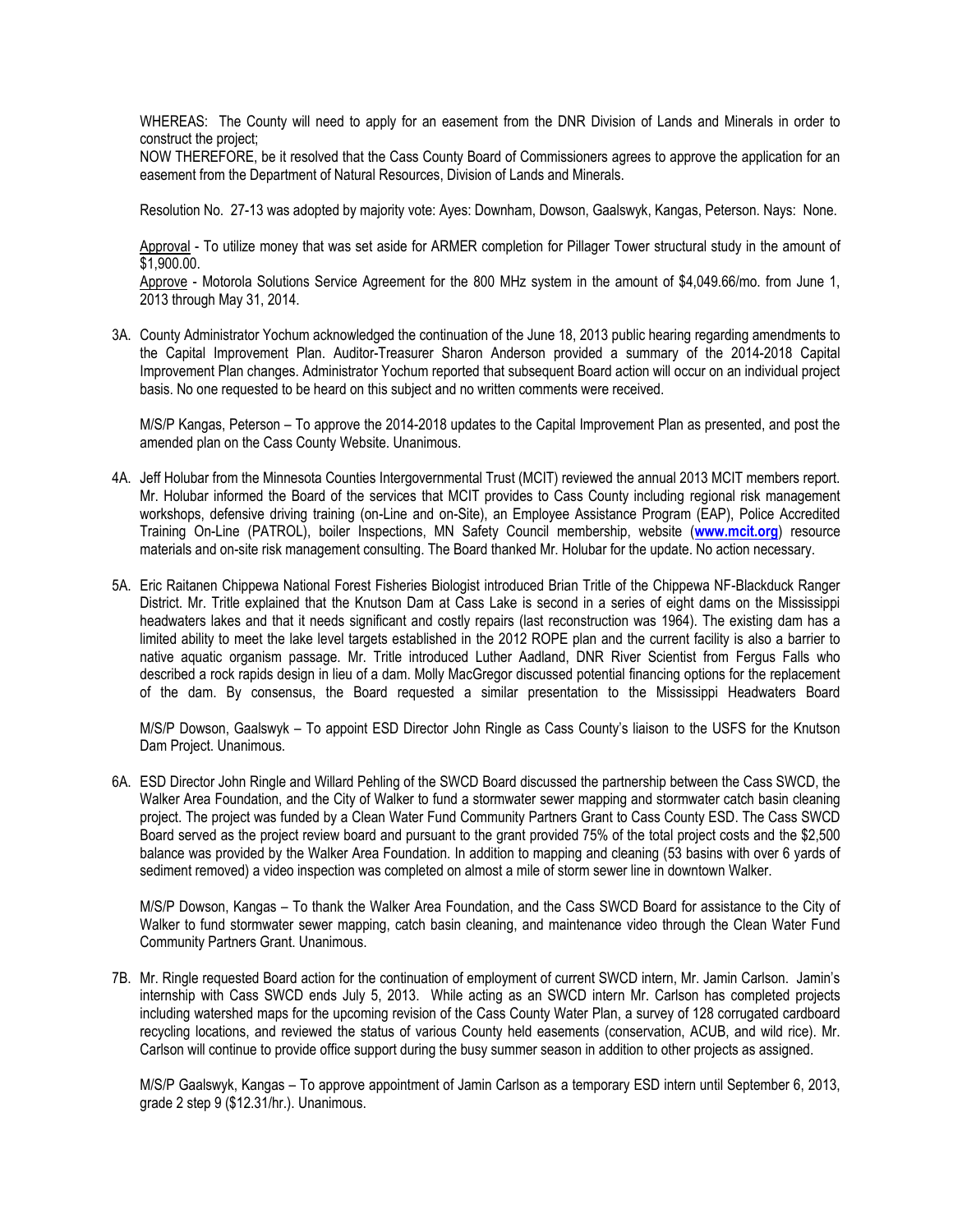7A. County Assessor Mark Peterson presented the State Board of Equalization review of Cass County for the year of 2013 by the MN Department of Revenue. The report indicated that are no State Board of Equalization orders and no follow up issues for Cass County. The Board noted the complimentary remarks in the report with regard to Mr. Peterson, Assistant County Assessor Penny Vikre and Cass County staff for consistently providing very good to excellent work.

M/S/P Peterson, Kangas – To receive & file the 2013 State Board of Equalization report from the MN Department of Revenue and congratulate the office for a job well done. Unanimous.

7B. Mr. Peterson presented the 2012 Abatements Summary totaling \$9,078.25 in 2011-2012 compared to \$3,306.26 in 2010- 2011.

M/S/P Peterson, Dowson – To receive & file 2012 abatement summary totaling \$9,078.25 dated January 2, 2013. Unanimous.

7C. County Assessor Peterson presented a list of abatements.

M/S/P Peterson, Gaalswyk – To approve Assessor's Office Abatements - 2013 Tax Year, Dorothy Baird, Longville City, 91- 960-0420 (Class change from Res Homestead to Res Homestead – DAV- Surviving Spouse). Unanimous.

8A. Lori Vrolson Executive Director of the Central MN Council on Aging (CMCOA) presented a program summary of services provided to Cass County seniors including the administration of Federal OAA funding totaling \$167,409 in 2013. Program examples included caregiver coaching, congregate meals, home delivered meals, homemaker chores, legal advice, inhome caregiver respite, and caregiver education/support sessions. Ms. Vrolson also discussed the Senior LinkAge Program that helps families, friends and seniors find answers and support that help older people stay in the community longer and remain independent.

M/S/P Dowson, Peterson – To approve budgeted support to the Central MN Council on Aging to provide services to seniors in the amount of \$3,040.00 for FY2014. Unanimous.

M/S/P Peterson, Kangas – To approve the Memorandum of Agreement for FY 2014 by and between the Central MN Council on Aging and Cass County HHVS. Unanimous.

9A. HHVS Director Reno Wells, Financial Assistant Supervisor I Candy Enblom, and Director of Business Management Melanie Wolfe discussed the upcoming retirement of Financial Assistant Supervisor I Candy Enblom, and the current organization of the Income Maintenance Unit (IMU) consisting of Family and Adult Units totaling 19 FTE's and a .2 contract fraud investigator.

Ms. Enblom explained that due to the expanded Medical Assistance (MA) eligibility as a result of the Affordable Care Act (ACA), Cass County is expected to have an additional 1, 299 persons, or approximately 650 cases, on MA by the end of 2015. Of these, 25% are expected to be added by Jan. 2014, 59% by July 2014, 88% by Jan. 2015, 95% by July 2015 and 100% by Jan. 2016. Current staff is struggling with existing case loads and cannot absorb the projected increases.

Ms. Enblom proposed restructuring the unit to include two Supervisors (1 Adult Unit and 1 Family Unit) instead of 1, converting 2 lead eligibility workers to eligibility workers, and the addition of 1 eligibility worker totaling 21 FTE's and a .2 contract fraud investigator.

Director of Business Management Melanie Wolfe reported that the estimated 2014 budget increase (salary only) for proposed plan would be approximately \$120,000 per year. Assuming a 50% Federal Financial Participation rate the remaining 50% would be a local cost. Administrator Yochum commented that the 2014 HHVS budget will plan to fund the IMU Unit restructuring within the existing local effort.

M/S/P Kangas, Gaalswyk – To approve the HHVS Income Maintenance Unit staffing plan to include two Supervisors (1 Adult Unit and 1 Family Unit) instead of 1, converting 2 lead eligibility workers to eligibility workers, and the addition of 1 eligibility worker totaling 21 FTE's and a .2 contract fraud investigator. Unanimous.

9B. Veterans Service Officer Jeff Woodford informed the Board of the hiring process for the Assistant Service Officer. The interview team conducted five interviews and has selected Stephen Sether as the Assistant VSO. Mr. Sether will begin on